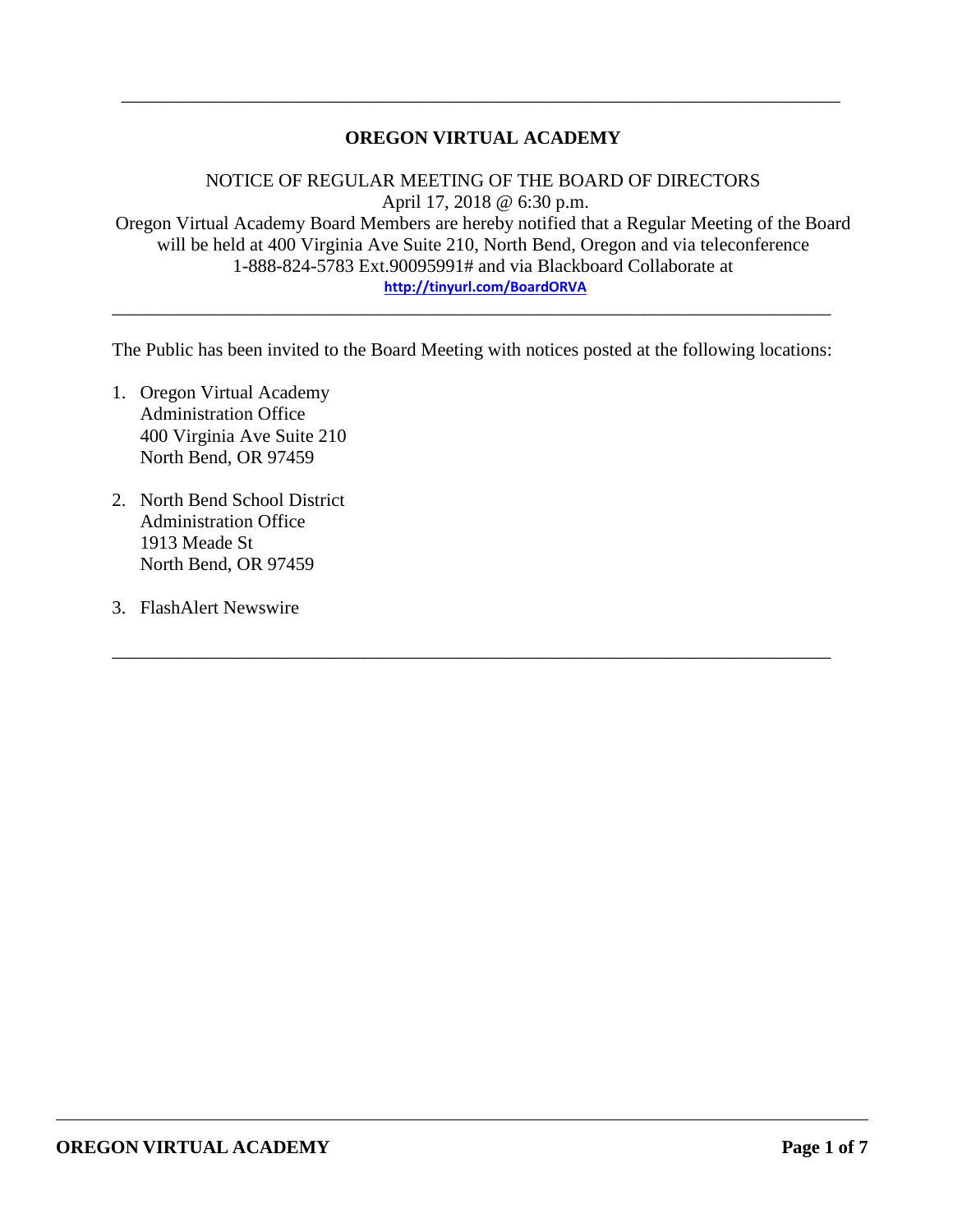#### **AGENDA REGULAR MEETING AGENDA**

## **BOARD OF DIRECTORS OREGON VIRTUAL ACADEMY**

**Tuesday, April 17th , 2018 6:30 p.m.** ORVA Office 400 Virginia Ave Suite 210 North Bend, OR 97459

## **INSTRUCTIONS FOR PRESENTATIONS TO THE BOARD BY PARENTS AND CITIZENS**

The Oregon Virtual Academy welcomes your participation at the School's Board meetings. The purpose of a public meeting of the Board of Directors is to conduct the affairs of the School in public. We are pleased that you are in attendance and hope that you will visit these meetings often. Your participation assures us of continuing community interest in our School. To assist you in the ease of speaking/participating in our meetings, the following guidelines are provided.

- 1. Agendas are available to all audience members at the door to the meeting or by requesting the agenda from School Officials (541-751-8060).
- 2. The "Public Comment" portion is set aside for members of the audience to raise issues that are not specifically on the agenda. These presentations are limited to three (3) minutes and total time allotted to non-agenda items will not exceed fifteen (15) minutes. The Board may give direction to staff to respond to your concern or you may be offered the option of returning with a citizen-requested item.
- 3. When addressing the Board, speakers are requested to stand, to state their name and address, and to adhere to the time limits set forth.
- 4. Citizens may request that a topic related to school business be placed on a future agenda by submitting a written request at least seventy-two (72) hours in advance of any regular meeting. Once such an item is properly placed on the agenda, the Board can respond, interact, and act upon the item.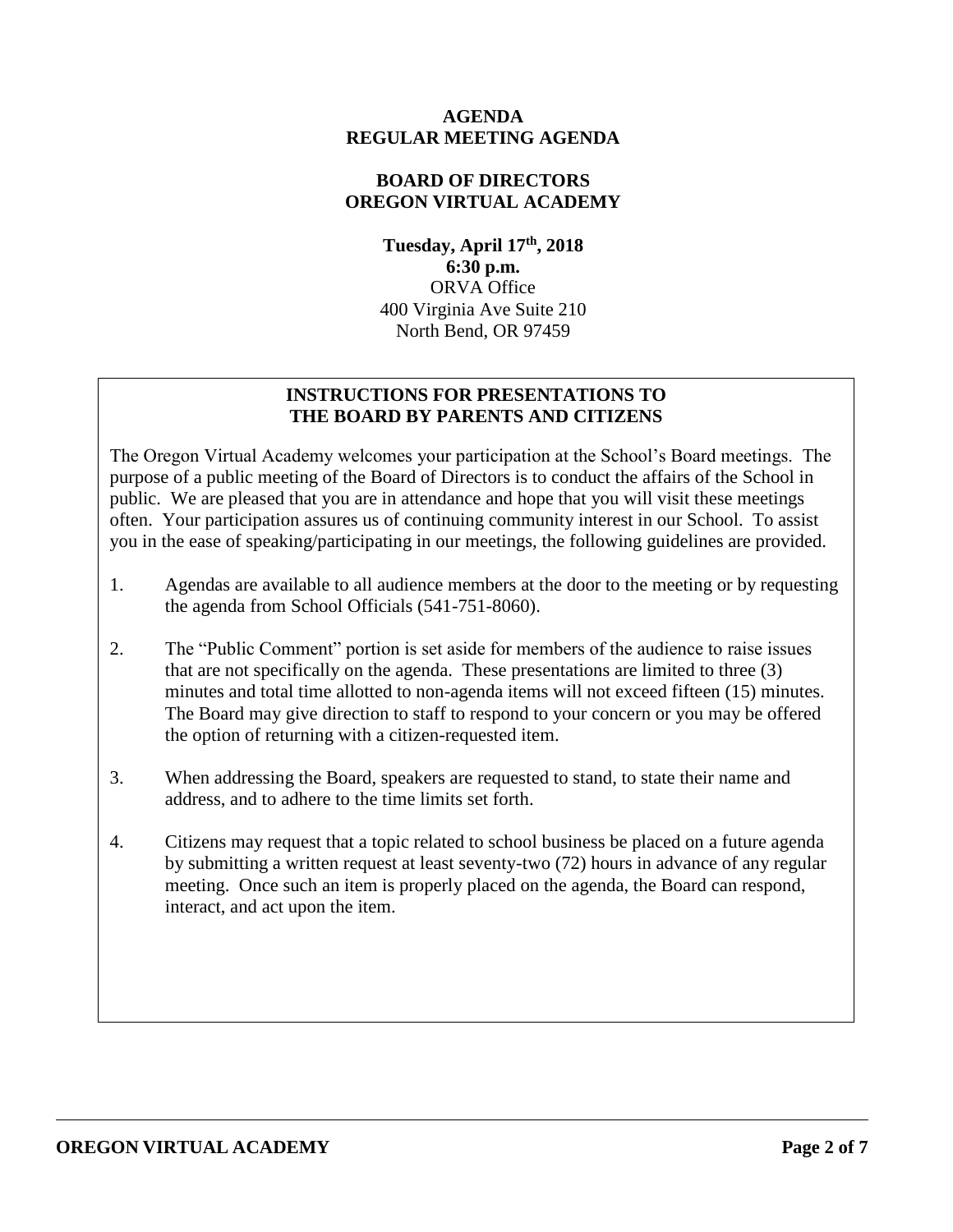## **I. PRELIMINARY**

**A.** Call To Order

Meeting was called to order by the Board Chair at 6:28 P.M.

**B.** Roll Call

| <b>Member</b>       | Title         | Term      | <b>Present</b> | <b>Absent</b> | In | Out |
|---------------------|---------------|-----------|----------------|---------------|----|-----|
| Mr. Paul Tannahill  | Member        | 2015-2018 | X              |               |    |     |
| Mr. Michael Herndon | Member        | 2015-2018 | v<br>Λ         |               |    |     |
| Ms. Terri Bennink   | Secretary     | 2016-2019 |                |               |    |     |
| Mr. Steven Isaacs   | Member        | 2016-2019 | х              |               |    |     |
| Mr. Brian Bray      | Chairman      | 2016-2019 | х              |               |    |     |
| Mr. Barry Jahn      | Vice Chairman | 2017-2020 | X              |               |    |     |
| Vacant              | Member        | 2017-2020 |                |               |    |     |

#### **II. COMMUNICATIONS**

**A)** PUBLIC COMMENTS:

No individual comment shall be for more than three (3) minutes and the total time for this purpose shall not exceed fifteen (15) minutes. Board members may respond to comments however no action can be taken. The Board may give direction to staff following comment.

- **B)** BOARD/STAFF DISCUSSION
	- 1. School Informational Reports

a. SLT Updates – ORVA HOS and SLT Members

*Mr. Werlein reports to the ORVA Board the SLT update. His report includes:*

- *Academic Information*
- *"Project Seniors"*
- *Withdrawal Information*
- *Re-Registration*
- *Teacher Pulse Check*
- *Upcoming Events*
- *For more information see the SLT Summary.*

*Mr. Bray requests information regarding Special Education numbers for ORVA.* 

*Mr. Jahn requests to see statistics on our "At Risk" students.* 

*Mr. Bray reports that the ADMW number listed for Charter Schools in the State School Grant Report is incorrect.* 

*Mr. Bray requests information on how the new PERS changes will effect ORVA.* 

*Mr. Jahn questions what needs to happen for letters of intent to be sent to ORVA teachers.*

- *Mr. Cooke replies that the Educational Product and Services Agreement being finalized would begin the process.*
- *Mr. Herndon reports that the Board is working to have the Educational Product and Services Agreement signed around May 1st .*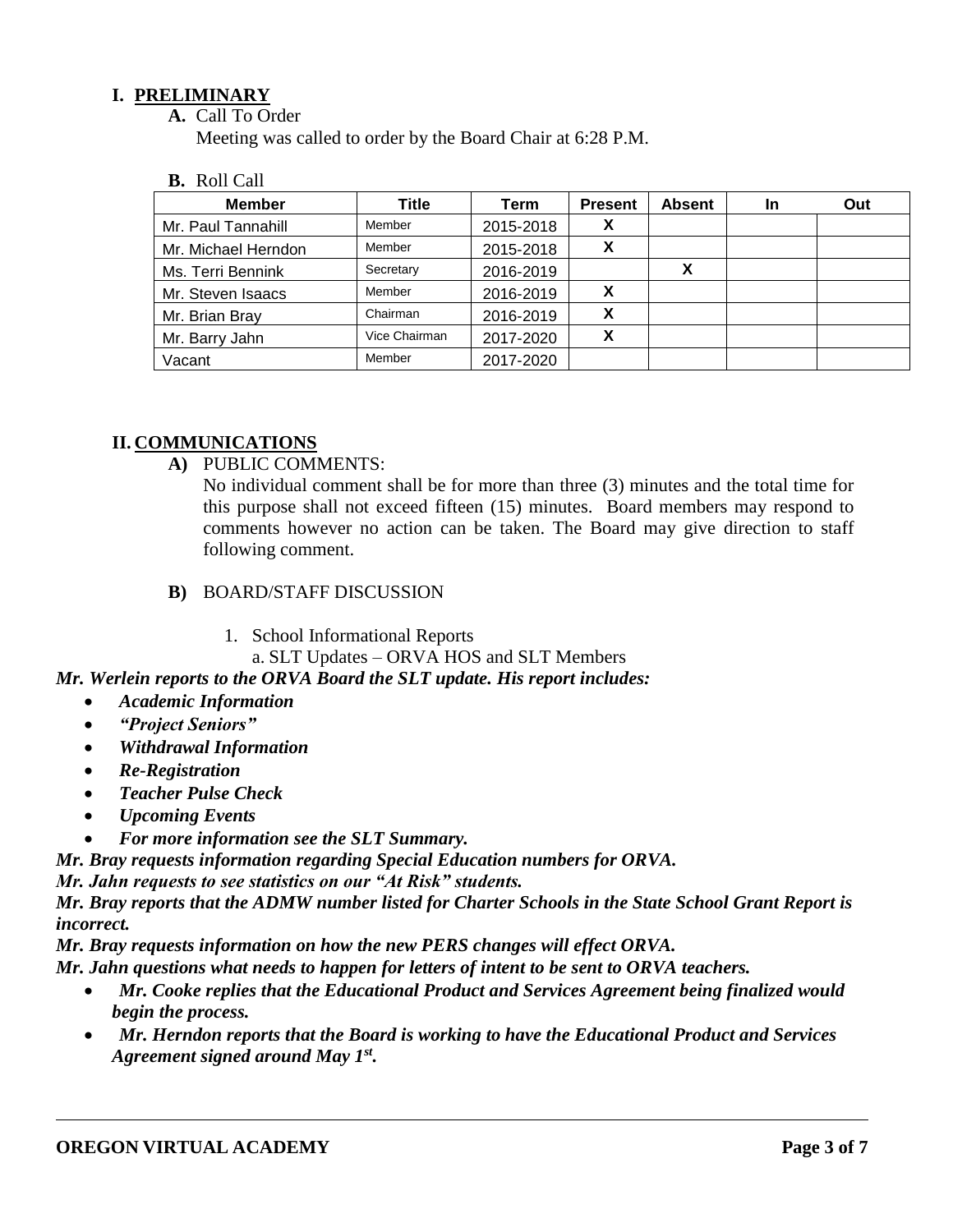b.Review of Financial Packet (through March 2018)-C. Chun-Hoon, Finance Manager

*Mr. Chun-Hoon reports finances through March 2018 to the ORVA Board.* 

*Mr. Bray requests that Special Education be included in the Restricted Fund Summary.*

c. Credit Card Charges (through March 2018)-A. Owen, Interim Office Manager

*Ms. Owen reports the credit card charges through March 2018 to the ORVA Board.* 

- 2. Board of Directors Discussion:
	- a. Committee Updates

i) Finance Committee - Mr. Herndon, Board Member

*Mr. Herndon reports the Finance committee has been focused on the new Financial Packet.* ii) Teacher to Board Committee – Mr. Jahn, Board Member

- *Mr. Jahn reports to the ORVA Board the notes from the April ORVA Forum meeting.*
- *Mr. Jahn reports the ORVA Forum has a well-rounded group currently.*

*Mr. Jahn reports that the April focus was "At Risk" students.* 

iii) Professional Services Committee – Mr. Bray, Board Member

*Mr. Bray reports that the Committee continues to work with council in Portland for a successful Product and Services Agreement.* 

iv) Policy Committee – Mr. Herndon, Board Member

*Mr. Herndon reports that he recommends to adopt Section G ORVA policies with the exception of the following:*

- *GCBDA/GDBDA-AR(1) Oregon Family Medical Leave*
- *GCBDD/GDBDD Sick Leave*
- *GCDA/GDDA Criminal Records Checks/Fingerprinting*
- *GCDA/GDDA-AR Criminal Records Checks/Fingerprinting*

## **III. CONSENT AGENDA ITEMS**

All matters listed under the consent agenda are considered by the Board to be routine and will be approved/enacted by the Board in one motion in the form listed below. Unless specifically requested by a Board member for further discussion or removed from the agenda, there will be no discussion of these items prior to the Board votes on them. The Head of School recommends approval of all consent agenda items.

#### **A.** ITEMS FOR APPROVAL

- 1. Previous Meeting Minutes
	- a. March 20<sup>th</sup>, 2018
- 2. New Hires
	- a. Christopher Webber- Fourth Grade Substitute Teacher
- 3. Exits
- a. Zachary Keesey
- b. Charity Kitsyuk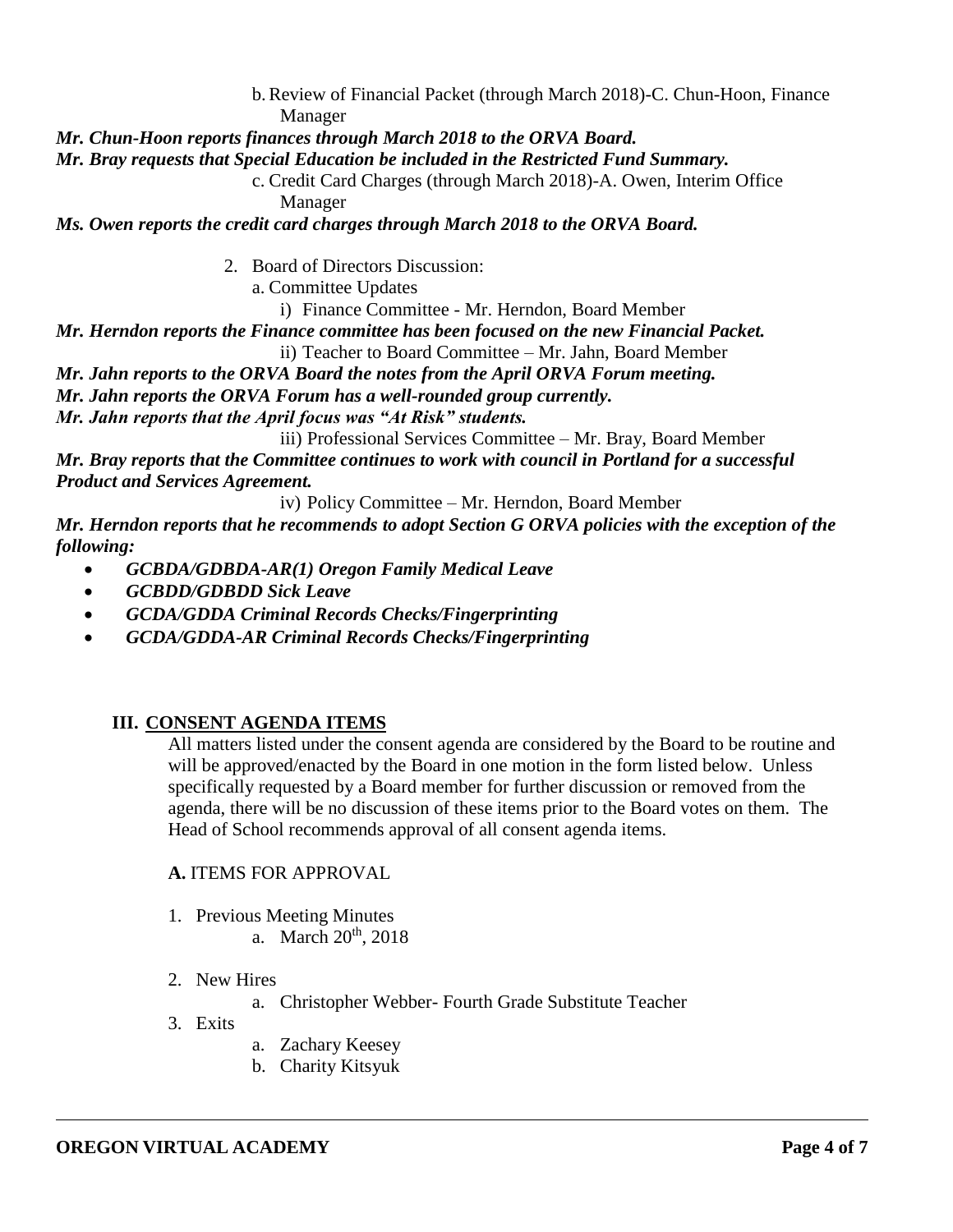4. K12 Invoice Payment

*Mr. Bray questions Mr. Herndon on if he recommends the K12 Invoice Payment to be passed. Mr. Herndon responds that he does recommend the K12 Invoice for Payment.* 

*Mr. Bray moves to approve the consent agenda.*

*Mr. Jahn seconds the motion. All in favor with none apposed. The motion carries.* 

## **IV. ACTION ITEMS**

1) IV-BDRPT-01\_4-17-18 Discussion and Possible Action on Board Adopted Policy

| <b>Member</b>       | <b>Motion</b> | Aye          | <b>No</b>            | <b>Abstain</b> | <b>Absent</b> |
|---------------------|---------------|--------------|----------------------|----------------|---------------|
| Mr. Paul Tannahill  |               | χ            |                      |                |               |
| Mr. Michael Herndon |               | χ            |                      |                |               |
| Ms. Terri Bennink   |               |              |                      |                | χ             |
| Mr. Steven Isaacs   | 2nd           | Χ            |                      |                |               |
| Mr. Brian Bray      |               | Χ            |                      |                |               |
| Mr. Barry Jahn      |               | Х            |                      |                |               |
| Vacant              |               |              |                      |                |               |
| Motion              | Carried(      | Not Carried( | $Vote,(A)$ $(N)(Ab)$ | Tabled(        |               |

*Mr. Herndon moves to adopt all proposed policies in Section G with the following exceptions:*

- *GCBDA/GDBDA-AR(1) Oregon Family Medical Leave*
- *GCBDD/GDBDD Sick Leave*
- *GCDA/GDDA Criminal Records Checks/Fingerprinting*
- *GCDA/GDDA-AR Criminal Records Checks/Fingerprinting*

*Mr. Isaacs seconds the motion. All in favor with none apposed. The motion carries.*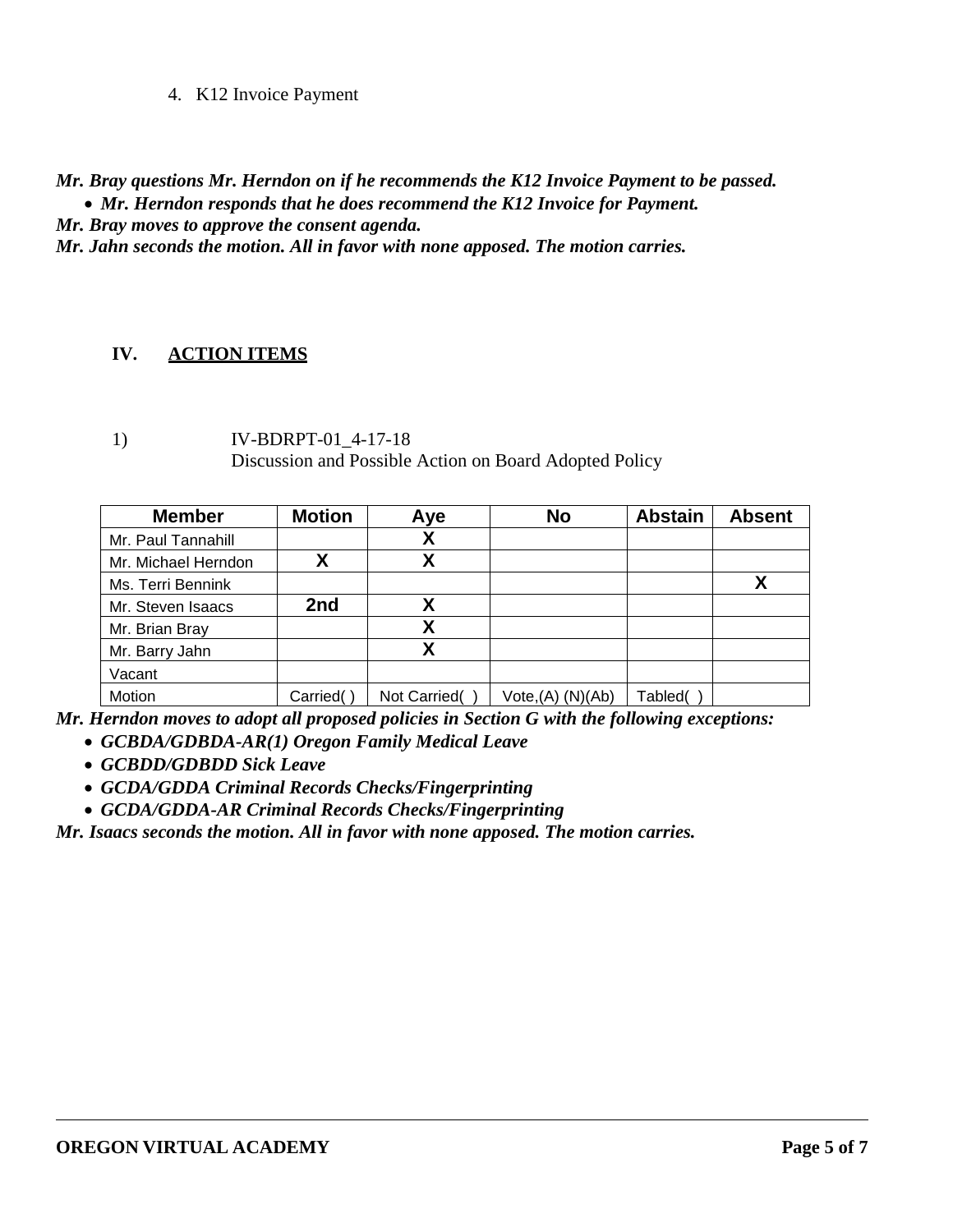# 2) IV-BDRPT-02\_4-17-18

Discussion and Possible Action related to proposed Educational Products and Services Agreement with K12.

| <b>Member</b>       | <b>Motion</b> | Aye          | <b>No</b>            | <b>Abstain</b> | <b>Absent</b> |
|---------------------|---------------|--------------|----------------------|----------------|---------------|
| Mr. Paul Tannahill  |               |              |                      |                |               |
| Mr. Michael Herndon |               |              |                      |                |               |
| Ms. Terri Bennink   |               |              |                      |                |               |
| Mr. Steven Isaacs   |               |              |                      |                |               |
| Mr. Brian Bray      |               |              |                      |                |               |
| Mr. Barry Jahn      |               |              |                      |                |               |
| Vacant              |               |              |                      |                |               |
| Motion              | Carried(      | Not Carried( | $Vote,(A)$ $(N)(Ab)$ | Tabled(        |               |

*Mr. Bray reports there is no recommended action for this item at this time.* 

Discussion and Possible Action related to Draft SY 18-19 Budget

| <b>Member</b>       | <b>Motion</b> | Aye          | <b>No</b>         | <b>Abstain</b> | <b>Absent</b> |
|---------------------|---------------|--------------|-------------------|----------------|---------------|
| Mr. Paul Tannahill  |               |              |                   |                |               |
| Mr. Michael Herndon |               |              |                   |                |               |
| Ms. Terri Bennink   |               |              |                   |                |               |
| Mr. Steven Isaacs   |               |              |                   |                |               |
| Mr. Brian Bray      |               |              |                   |                |               |
| Mr. Barry Jahn      |               |              |                   |                |               |
| Vacant              |               |              |                   |                |               |
| Motion              | Carried(      | Not Carried( | Vote, (A) (N)(Ab) | Tabled(        |               |

*Mr. Herndon moves to pass the Draft SY 18-19 Budget.*

*Mr. Bray seconds the motion. All in favor with none apposed. The motion carries.* 

<sup>3)</sup> IV-BDRPT-03\_4-17-18